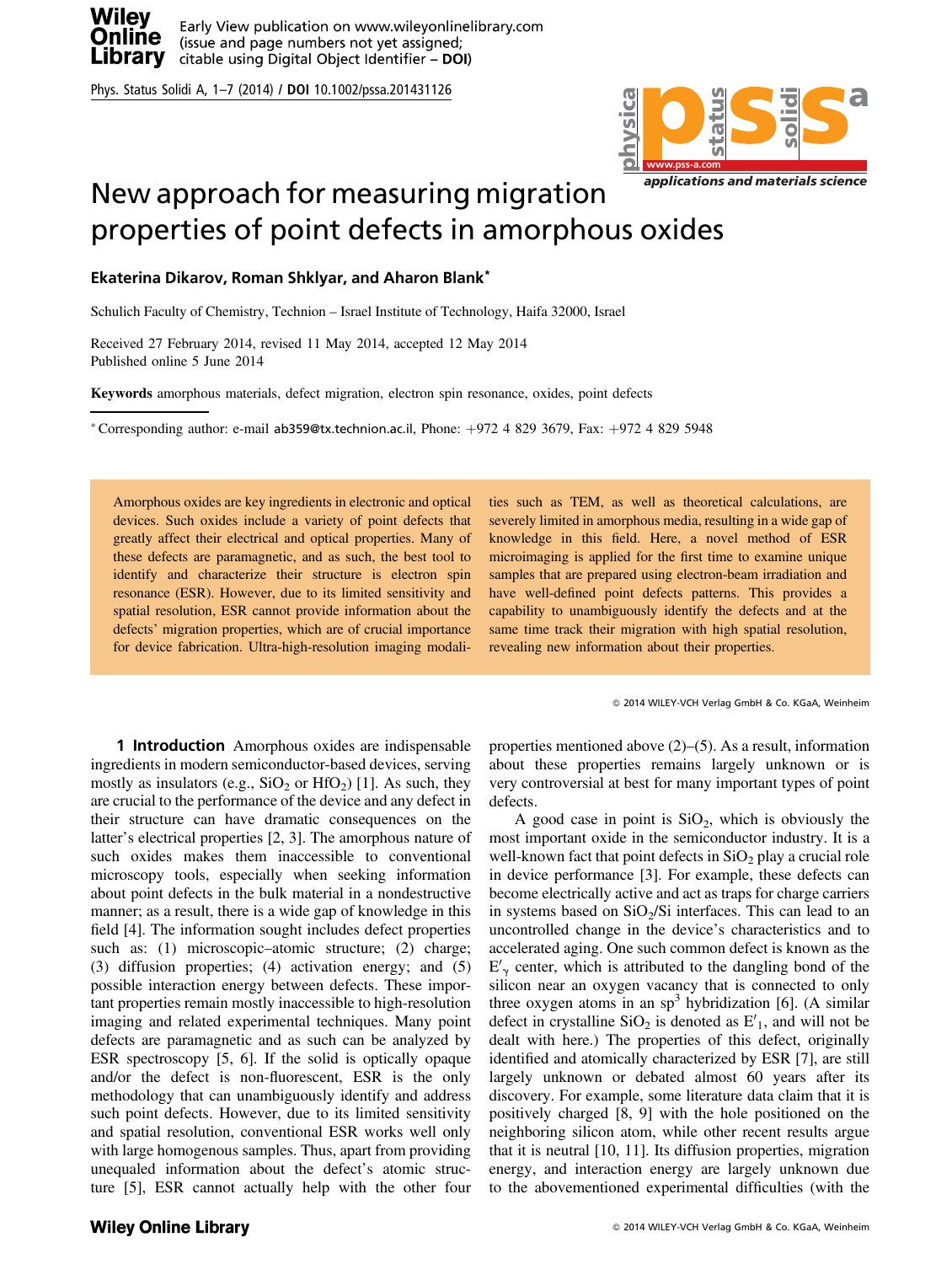

exception of our preliminary work on this subject [12]). In view of the lack of experimental approaches, another possibility is to resort to theoretical treatments. However, here also there are various models and conflicting possibilities regarding the structural and diffusion properties of E' centers in amorphous  $SiO<sub>2</sub>$  [13–15]. This spread of theoretical results is possibly due to the amorphous nature of the material, which makes theoretical calculation extremely difficult. (For example, even for "simple" amorphous  $SiO<sub>2</sub>$ without defects, properties such as bond length distributions are controversial [16].)

In this work we provide a new methodology for determining properties (2)–(5) listed above for point defects in oxides, based on high spatial resolution ESR microimaging. ESR is used both as a spectroscopic tool to unambiguously determine the identity of the defects and also as an imaging tool to observe their diffusion and migration properties following heat treatments. We apply this methodology to the case of an  $E'_{\gamma}$  center point defect in<br>amorphous SiO, and to its "associated" defect  $F'_{\gamma}$  [6, 17] amorphous  $SiO_2$ , and to its "associated" defect,  $E'_{\beta}$  [6, 17]. The method is based on generating a well-defined rectangular feature of point defects with steep boarders using high energy electron-beam irradiation, and measuring the development of the defects' spatial distribution following various heating cycles during constant time periods. The latter is achieved by obtaining high-resolution  $(\sim 1.6 \,\mu\text{m})$  ESR microimages of the point defects using state-of-the-art methodologies recently developed by our state-of-the-art methodologies recently developed by our group.

2 Experimental details Samples of amorphous  $SiO<sub>2</sub>$ with  $E'$  point defects in a fixed rectangular pattern of 600  $\mu$ m  $\times$  300  $\mu$ m (see Fig. 1) were prepared by irradiating  $150 \,\mu\text{m}$  thick  $SiO<sub>2</sub>$  slips (material GE 124 from Specialty Glass Products, USA). These slips have very low impurity concentrations (OH  $<$  5 ppm, Al = 14 ppm, Ti = 1.1 ppm;  $Na = 0.7$  ppm and other metals less than 1 ppm). The slips were first covered with a 30-nm chrome layer (to prevent surface charging) and then irradiated by electron irradiation using the JEOL JSM 6400 e-beam lithography system. The irradiation energy was set at 30 keV and the beam's aperture size was  $120 \mu m$ , which resulted in a beam diameter of ~10  $\mu$ m on the sample. The sample received irradiation<br>charge density of  $(1/4)(C/cm^2)$  (dose of ~1.7 × 10<sup>9</sup> Gy) charge density of  $(1/4)(C/cm^2)$  (dose of  $\sim 1.7 \times 10^9$  Gy).



Figure 1 Drawing of the rectangular feature created by e-beam irradiation of an amorphous  $SiO<sub>2</sub>$  slide. The slide is 150  $\mu$ m thick and the point defects are found to be at the depth of up to  $\sim$  16  $\mu$ m.

After irradiation, the chrome layer was removed using CR-7 chromium etchant.

Continuous-wave ESR measurements were carried out at room temperature using a Bruker EMX X-band system at 9.248 GHz with microwave power of 0.63 mW, modulation amplitude of 1 G, and averaging time of 1.16–4.66 h. The pulsed electron spin resonance (ESR) microimaging system operating at the Q-band frequency range  $(\sim)34 \text{ GHz}$ that was employed in this work is described in details in Ref. [18]. Briefly, it consists of a home-made pulsed ESR spectrometer and powerful magnetic field gradient drivers that enable the 3D spatial encoding of the ESR signal. The heart of the system is a unique high sensitivity imaging probe that comprises  $a \sim 1.1$  mm dielectric ring resonator (made from  $TiO<sub>2</sub>$  single crystal) and a set of miniature gradient coils. For the present measurements carried out at room temperature, this system can provide spin sensitivity of  $\sim$  2.7  $\times$  10<sup>6</sup> spins for 1 h of acquisition. This high spin sensitivity, combined with the powerful magnetic gradient drivers, enables an ESR image resolution down to  $\sim$ 440 nm in some paramagnetic samples. In the present set of experiments we made use of a simple Hahn echo imaging sequence (see Fig. 2), with a pulse duration of 50 ns and 90-ns pulse separation,  $t = 650$  ns, and repetition rate of 8000 Hz. The total acquisition time for each image was 17 h. To guarantee a stable static field throughout this long acquisition period, we made use of a field-frequency-lock mechanism. It periodically measures the ESR spectrum without any signal and corrects for small static field changes by changing a small bias field on one of the coils in the imaging probe [18]. **EXECUTE:** These order Mayoline properties of point distribution in the system of the control of the control of the control of the control of the control of the control of the control of the control of the control of the

3 Results Following the sample preparation, the first stage in our experiments was to characterize the identity of the defects in the irradiated  $SiO<sub>2</sub>$  samples. This was carried out by conventional CW ESR spectroscopy; typical results



Figure 2 Pulsed sequence diagram used for obtaining 2D and 3D ESR images. In the case of 2D imaging, only the  $G<sub>x</sub>$  and  $G<sub>y</sub>$  phase gradients are applied. For 3D imaging, all the phase gradients are used.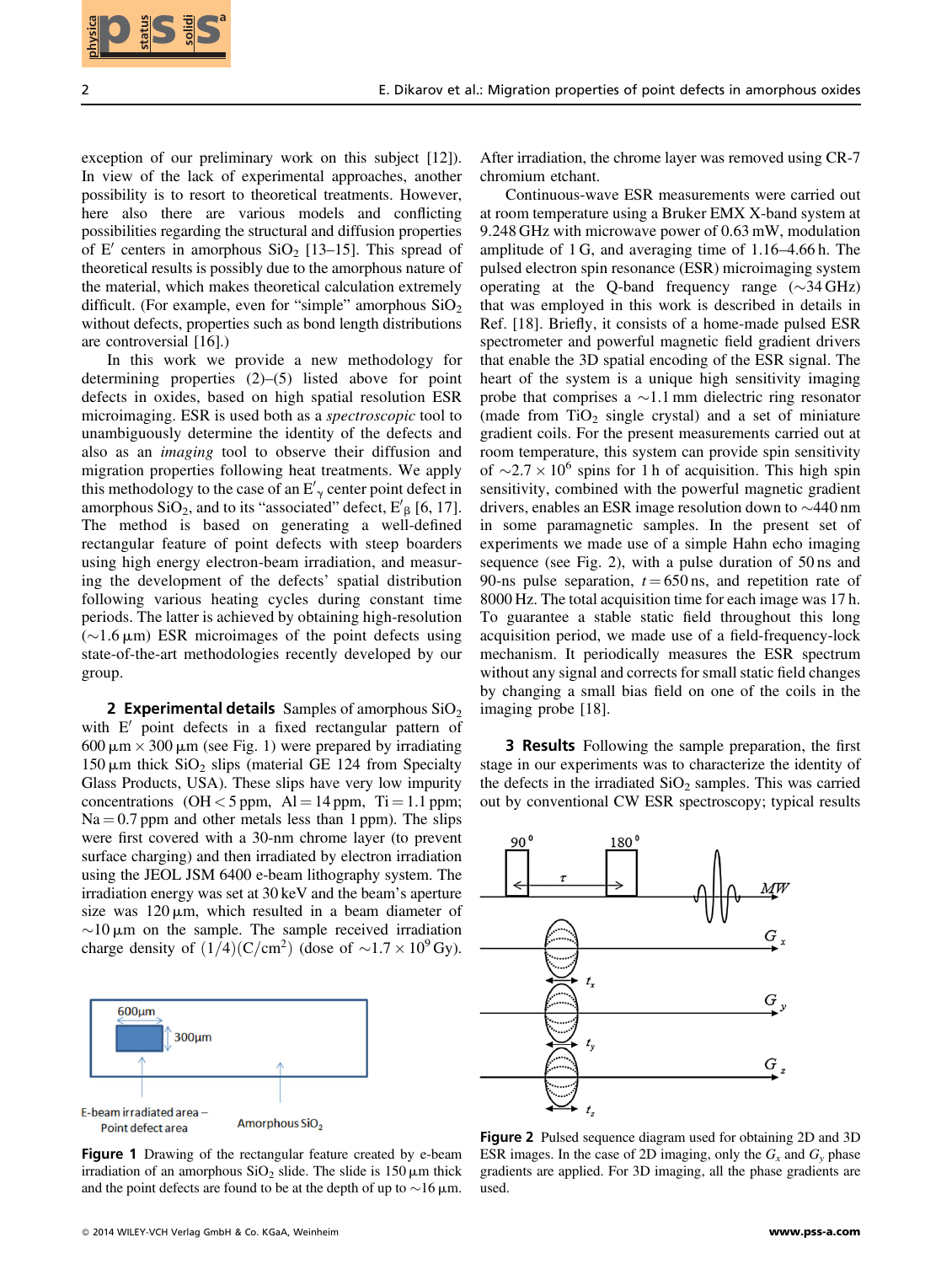are provided in Fig. 3a. The spectrum was fitted using EasySpin software [19]. The results showed that the spectrum is composed of two major contributions, one from an  $E'_{\gamma}$  defect and the other from an  $E'_{\beta}$  defect, both of<br>which have been well characterized by ESP [6] (E' has which have been well-characterized by ESR [6]  $(E'_\gamma)$  has g-factors of  $g_x, g_y, g_z = [2.0018, 2.0006, 2.0003]$ , and  $E'_{\beta}$ :<br>[2.0018, 2.0004, 2.0004]). The theoratical best fit to the [2.0018, 2.0004, 2.0004]). The theoretical best fit to the experimental spectrum was obtained with an  $E'_\gamma/E'_\beta$  ratio of  $0.25$  using the above-mentioned g-factors that are taken from Ref. [6]. The currently known information about the microscopic structure of  $E'_{\gamma}$ , based on ESR data, was<br>mentioned above. As for the  $E'_{\beta}$  defect, it also originates<br>from oxygen yoganoy and has an unnaired electron on a on from oxygen vacancy and has an unpaired electron spin on the Si dangling bond similar to that of  $E'_{\gamma}$ , but with a<br>budroson stom streshed to its ediscont Si stom. Subsequent hydrogen atom attached to its adjacent Si atom. Subsequent heating cycles over 3 and 6 h at temperatures of 300, 400, 450, and 500 $\degree$ C (using four different samples), showed a significant decrease in total ESR signal intensity down to 0.5, 0.3, 0.13, and 0.12 of the original signal strength, as a function of heating temperatures, respectively. This annealing phenomenon of point defects is well known in the literature [20, 21]. A typical spectrum following the heating



**Figure 3** Continuous-wave ESR spectra of the irradiated  $SiO<sub>2</sub>$ samples before (a) and after a 6-h heating cycle at  $450^{\circ}$ C (b). The black line shows the measured spectra and the red line shows the simulated results using the known g-value parameters for  $E'_{\infty}$ g and  $E'_{\beta}$ .

cycles at  $450^{\circ}$ C is shown in Fig. 3b. The change in the spectral shape can be accounted for by modifying the  $E'_{\gamma}/E'$ <br>ratio in the simulation from its initial value of 0.25, up to inratio in the simulation from its initial value of  $0.25$ , up to  $5$ , after the heating cycle. Similar analysis of the spectra after the 300, 400, and 500 °C heat cycles provides  $E'_{\gamma}/E'_{\beta}$  ratios of 0.5, 1, and 10, respectively. This rapid appealing of the  $E'$ 0.5, 1, and 10, respectively. This rapid annealing of the  $E'_{\beta}$ defects, as compared to  $E'_{\gamma}$ , is known in the literature [17].<br>
Exploring and in parallel to defect identification and

Following and in parallel to defect identification and characterization by CW ESR, the same samples were examined using high-resolution pulsed ESR microimaging. Several 3D and 2D images were acquired before and after each heating cycle. Typical experimental 3D images are shown in Fig. 4. They reveal that the depth of penetration of the e-beam radiation is  $\sim$  16  $\mu$ m. Typical 2D images acquired<br>before and after the beating cycle of 400 °C are shown in before and after the heating cycle of  $400^{\circ}$ C are shown in Fig. 5. They were acquired with an anisotropic resolution of  $\sim$  1.6 and 27  $\mu$ m along the Y and X axes, respectively. The analysis of these images makes it possible to learn about the analysis of these images makes it possible to learn about the migration behavior of the defects. Each image was slightly rotated so that its X and Y axes coincided exactly with the long and short directions of the rectangular irradiated feature, respectively. Following that, a one-dimensional projection along the X-axis was generated, showing more clearly the changes in defect spatial distribution along the Y-axis due to migration processes. Figure 6 shows the 1D projection results before and after the heating cycles, at four different temperatures (after proper alignment of the projections to enable an easy comparison). The variations in the projections' full width at half maximum due to the heating



Figure 4 (a–d) Several XY slices taken out of a 3D image obtained by pulsed ESR imaging of the electron-irradiated  $SiO<sub>2</sub>$  sample. The resolution along the X and Y axes is of 24 and 30  $\mu$ m, respectively. (e) ZX slice taken out of a 3D image. The resolution along the Z-axis is  $5 \mu$ m. This cross-section shows the penetration of the electrons into the sample, which is  $\sim$ 16  $\mu$ m.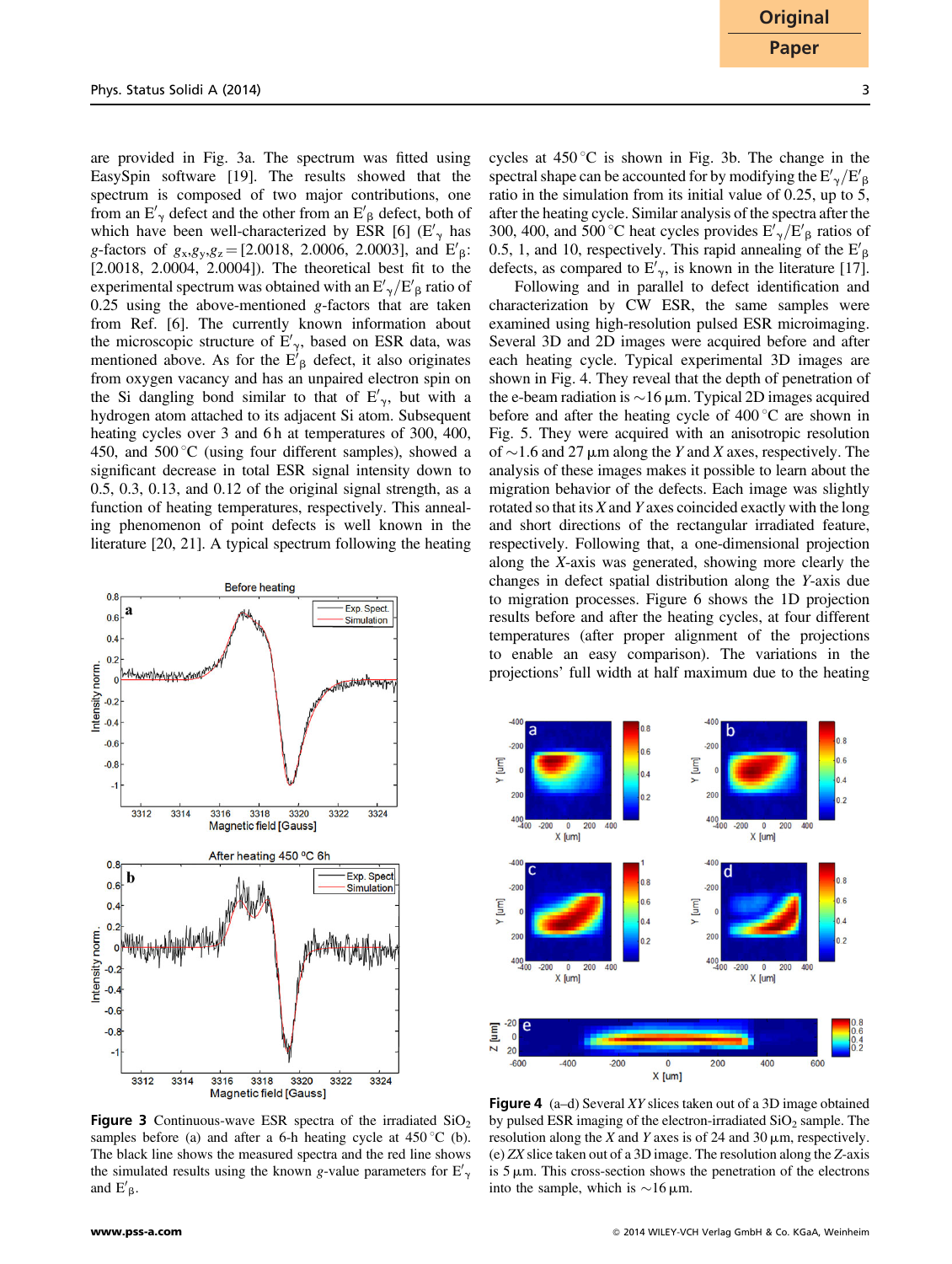



**Figure 5** Pulsed ESR 2D images of the irradiated  $SiO<sub>2</sub>$  sample before (a) and after (b) heating cycle at  $400^{\circ}$ C for 3 h.

cycles were evaluated and are summarized in Table 1. It is obvious from the figures that after the first heating cycle the width of the projection decreases considerably, while after the second heating cycle the change is much smaller. The higher the heating cycle temperature, the stronger the reduction of the projection's width.

4 Discussion From a qualitative standpoint, these observations can be explained by assuming that the defects migrate under some attractive potential that pushes them inwards. A similar phenomenon was observed using photoluminescence in point defects in bulk SiC [17]. Such attraction potential can be due to strain effects (see below) but not to electric charges, which would push the defects outwards. These strain effects decrease significantly in the second heating cycle, probably because the defects' distribution has reached some local energy minimum after their initial migration. Thus, our first conclusion out of these measurements is that the defects we observe using ESR are not charged. This is also supported by the clear rectangular pattern observed in the ESR image, which precludes the possibility of charged defects that would greatly distort the e-beam trajectory. Comparing it with Fig. 7, it shows the same images collected with samples under charging



Figure 6 One-dimensional projection results for four different  $SiO<sub>2</sub>$  samples as obtained from the 2D ESR images, before the heating cycles (black line) and after the first (blue line) and second (red line) heating cycles. The intensity of the projections was normalized to facilitate an easy comparison between them even though the signal drops significantly after each heating cycle due to annealing.

conditions and demonstrates the existence of significant pattern broadening and smearing effects due to charge.

An alternative explanation of our observations can be that the image is contracted due to contraction of the entire  $SiO<sub>2</sub>$  wafer. However, this was ruled out by measuring similar samples that had two features that exhibited independent contraction (Figs. 8 and 9). Furthermore, AFM measurements also show very small changes in sample morphology due to irradiation (densification of  $\sim$ 40 nm), meaning that the wafer dimensions almost do not change (Fig. 10). The sample linear densification fraction in this vertical dimension is therefore  $40 \text{ nm}/16 \mu \text{m} = \sim 0.0025$ <br>(based on the 16 um vertical thickness of the irradiated (based on the  $16 \mu m$  vertical thickness of the irradiated volume – see Fig. 4). This value is  $\sim$  2.7 times smaller than the densification fraction predicted for the type of material used here for the  $1.7 \times 10^9$  Gy irradiation dose [22]. This is quite a good agreement, taking into consideration that we irradiated only small part of the sample so that densification is expected to be strongly eliminated by forces from the surrounding nonirradiated areas. This means that for the irradiated  $300 \mu m$  wide spot along the Y-axis, the expected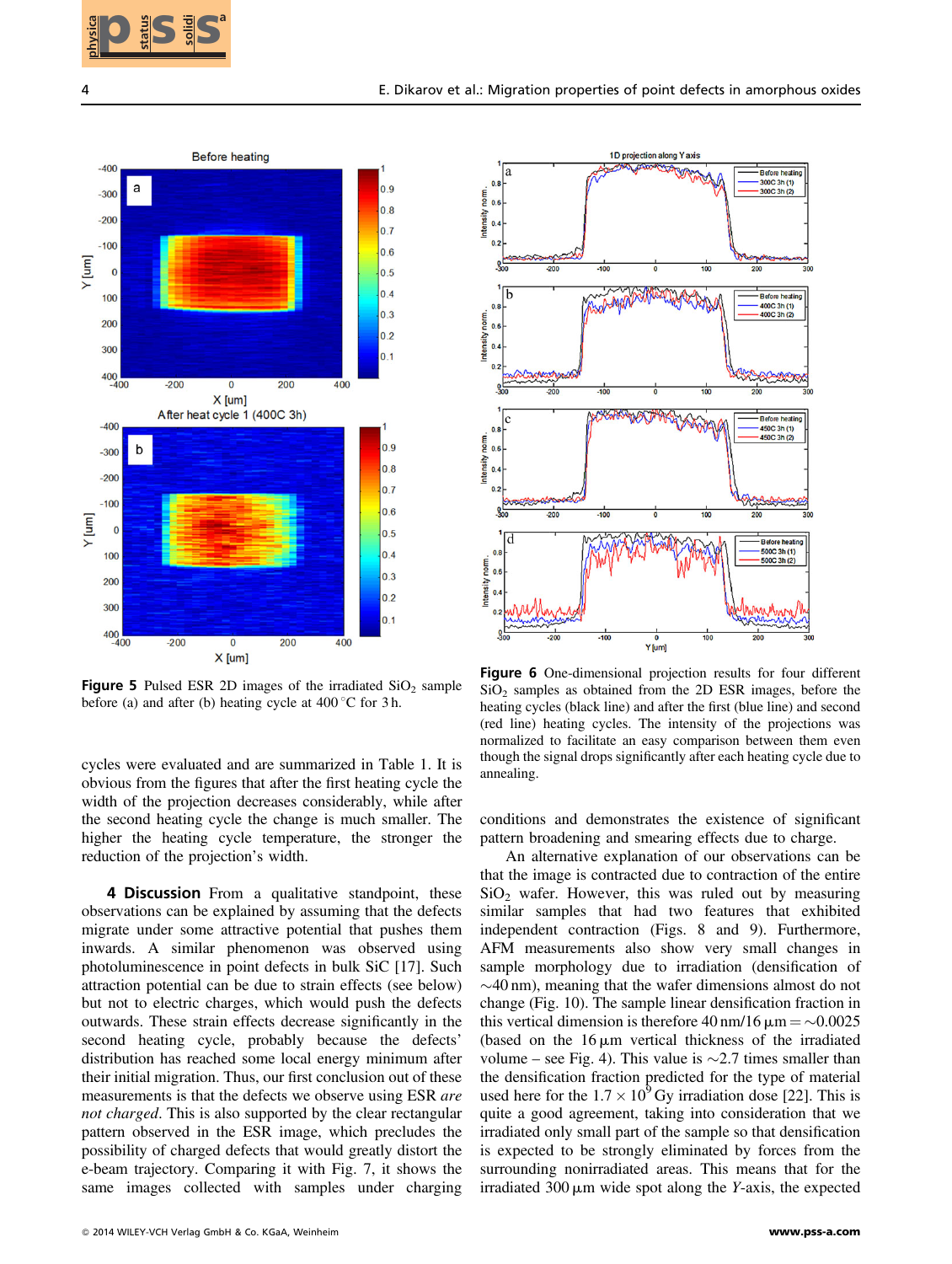| sample<br>no. | temperature of the<br>heat cycle $(^{\circ}C)$ | half-width change<br>after heating cycle #1<br>$(\mu m)$ ( $\pm 1.6$ ) | half-width change<br>after heating cycle #2<br>$(\mu m)$ ( $\pm 1.6$ ) | $D(m^2s^{-1})$<br>heating cycle 1 | ΚŢ<br>$(J m^3)$     |
|---------------|------------------------------------------------|------------------------------------------------------------------------|------------------------------------------------------------------------|-----------------------------------|---------------------|
|               | 300                                            | $-3.5$                                                                 | $-0.1$                                                                 | $1.3 \times 10^{-15}$             | $5 \times 10^{-45}$ |
|               | 400                                            | $-9.9$                                                                 | $-0.35$                                                                | $4.6 \times 10^{-15}$             | $5 \times 10^{-45}$ |
|               | 450                                            | $-16.9$                                                                | $-0.8$                                                                 | $9.5 \times 10^{-15}$             | $5 \times 10^{-45}$ |
| 4             | 500                                            | $-19.5$                                                                | $-5.7$                                                                 | $1.2 \times 10^{-14}$             | $5 \times 10^{-45}$ |
|               |                                                |                                                                        |                                                                        |                                   |                     |

Table 1 Changes of the half-width profile of the defect feature following various heating cycles and the associated diffusion coefficient and attraction force constants, calculated on the basis of the numerical solution of Eq. (1).

densification is less than  $1 \mu m$ , which is a far smaller change than the one observed after heating. Thus, to conclude this point, the sample's density does increase after irradiation, as we observed using AFM. However, this densification is quite small and it seems unlikely that the sample would continue to densify after heating, especially by a factor larger by more than one order of magnitude.

Further to the charge properties (#2 in the list above) that were deduced based on qualitative considerations, a quantitative analysis of the imaging results can provide valuable information about the migration properties of the defects (properties (3)–(5) listed above). To that end, we use the diffusion equation with some attractive force between the defects. This can be mathematically formulated within the framework of the Fokker–Planck equation [23]:

$$
J(r) = -D\frac{\partial C(r)}{\partial r} + DC(r) \cdot \frac{F(r)}{k_B T},
$$
\n(1)

where  $J(r)$  is the flux of defects, D is the diffusion coefficient,  $C(r)$  is the concentration of defects, r is the position vector,



**Figure 7** Typical ESR microimage of a  $SiO<sub>2</sub>$  sample irradiated with an e-beam to create a pattern with dimensions of  $300 \times 150 \,\mathrm{\upmu m}^2$ , but without applying a Cr mask to eliminate<br>charging effects. Similar images were obtained for SiO<sub>2</sub> wafers with charging effects. Similar images were obtained for SiO<sub>2</sub> wafers with a thickness of  $400 \mu m$  from the same manufacturer that provided our prime  $150 \mu m$  samples, which had a different elemental composition (OH concentration of  $\sim$ 100 ppm) leading to the creation of charged paramagnetic defects even when applying a Cr mask.

 $k_B$  is the Boltzmann constant, and T is the temperature. The solution of Eq. (1) for the 1D case can be obtained using numerical calculations starting from the initial measured projection and then propagating the defects' concentration through time, subjected to diffusion and the attractive force. The concentration of the defects inside the rectangular feature is practically constant before the heating cycles (which were found to be at a saturation level of



Figure 8 Two-dimensional pulsed ESR images of electronirradiated  $SiO<sub>2</sub>$  before (upper image) and after (lower image) heat treatment at  $450^{\circ}$ C for 3 h. The sample has two rectangular irradiated features with dimensions of  $600 \times 100 \mu m^2$  that are parallel to each other, with a vertical separation of  $100 \mu m$ .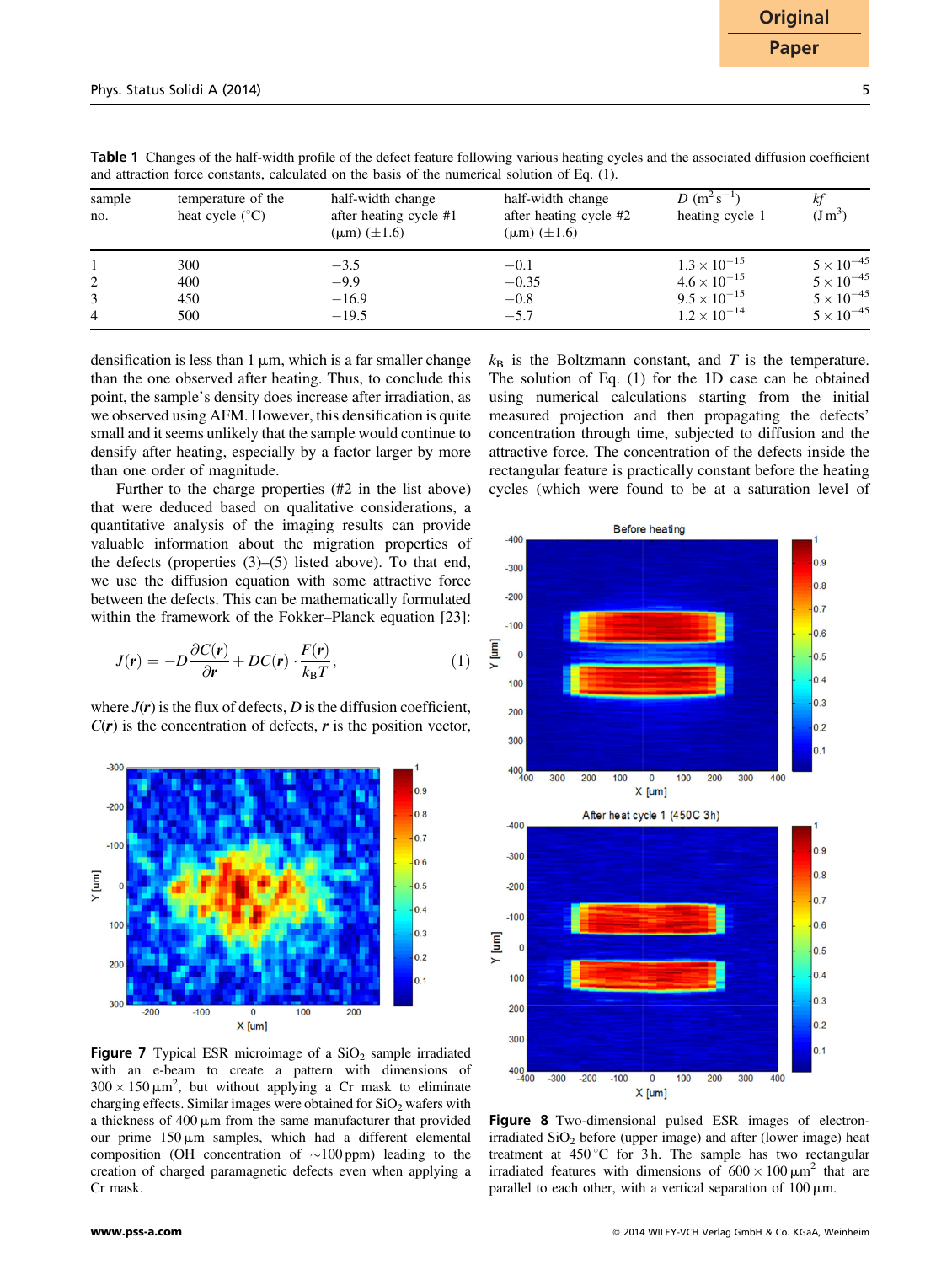



Figure 9 One-dimensional projection results for the sample appearing in Fig. 8 as obtained from the 2D ESR images, before the heating cycles (black line) and after the first (blue line) and second (red line) heating cycles. The intensity of the projections was normalized to facilitate an easy comparison between them even though the signal drops significantly after each heating cycle due to annealing.

 $\sim$  2  $\times$  10<sup>17</sup> spins cm<sup>-3</sup>). Therefore, the numerical solution has only two fitting parameters  $-D$  and F. Both can provide valuable information about some of the microscopic properties of the defects. Here we assume that the force F (r) is the result of an elastic interaction between the defects due to strain generated in the solid [24]. Elastic interaction models have various possibilities for the parametric dependence of the force between individual point defects and their separating distance, ranging from  $1/r<sup>4</sup>$  to  $1/r<sup>7</sup>$  [25]. The case of point defects in amorphous  $SiO<sub>2</sub>$  can have various theoretical options for this dependence, so we chose the force  $F_{ij}$  between two defects to be  $F_{ij} = k_F|r_i - r_j|^{-4}$ ; this

choice was found to be the one that recreates best the migration phenomenon we observe through the model of Eq. (1). (Here,  $k_F$  is a force constant and  $|r_i - r_j|$  is the distance between defects in bins  $i$  and  $j$  of the projection.) In the 1D projection case, each defect "sees" the attractive force acting upon it from a certain volume of defects. Thus, a defect in bin  $m$  of the projection would experience a force of  $F(r) \approx (k_F C_j / |r_m - r_n|^2) |r_m - r_n|^{-2} \times (4\pi/8)$  coming from some of the defects in bin  $n$  (see Fig. 11). This simple force model is plugged into the numerical solutions of Eq. (1), which are compared to the experimental data, resulting in the fitting parameters appearing in Table 1 for  $k_F$  and D as a function of heating temperature.

The diffusion coefficients obtained as a function of temperature can be fitted to a simple Arrhenius model resulting in  $D = 9.5 \times 10^{-12} e^{-0.438/k_B T} [m^2 s^{-1}]$ , where the activation energy is in electronvolt (eV) units. (Due to the limited temperature range of our measurements, the margins of error for the pre-exponential factor and the activation energy are  $\pm 15\%$  and  $\pm 3\%$ , respectively.) This result indicates that the point defect migration most probably does not involve oxygen bond breaking, which would mean a much higher activation energy (about 4.5 eV is needed to break the Si–O bond). The low activation energy assumption is supported also by the rapid rate of annealing at relatively low temperatures. A possible explanation for the relatively low activation energy is that the defects migrate by moving through pre-existing oxygen vacancies in the amorphous structure and just open up a weak Si–Si bond. An additional explanation could be that the diffusion/migration process is assisted by other impurities in the material, based on previous studies that show large differences in the annealing temperature of  $E'$  defects for different impurity concentrations [21]. Alternatively, the migration can be mediated by an iterative interconversion between different possible **2015 SISS**<br>
2. Collective et al. May den properties of priority interesting the collection of the status of the status of the status of the status of the status of the status of the status of the status of the status of



**Figure 10** AFM data as measured for a typical irradiated  $SiO<sub>2</sub>$ wafer showing minimal changes in sample morphology. Vertical distances of  $\sim$ 30.3 nm (green),  $\sim$ 50.4 nm (red), and  $\sim$ 42.1 nm (black) were measured near the edge of the irradiated area. The change occurs over a distance of  $\sim$ 5–10  $\mu$ m.

Figure 11 Simplified model that was used to estimate the number of defects in bin  $n$  of the projection that attract a single defect in bin  $m$ . It shows that only some of the defects in bin  $n$  that are located in a  $\sim$  18 sphere shell with thickness dr attract the single defect in bin m. In the model we took  $dr$  to be equal to the bin size  $(Y$ -axis resolution of 1.6  $\mu$ m).